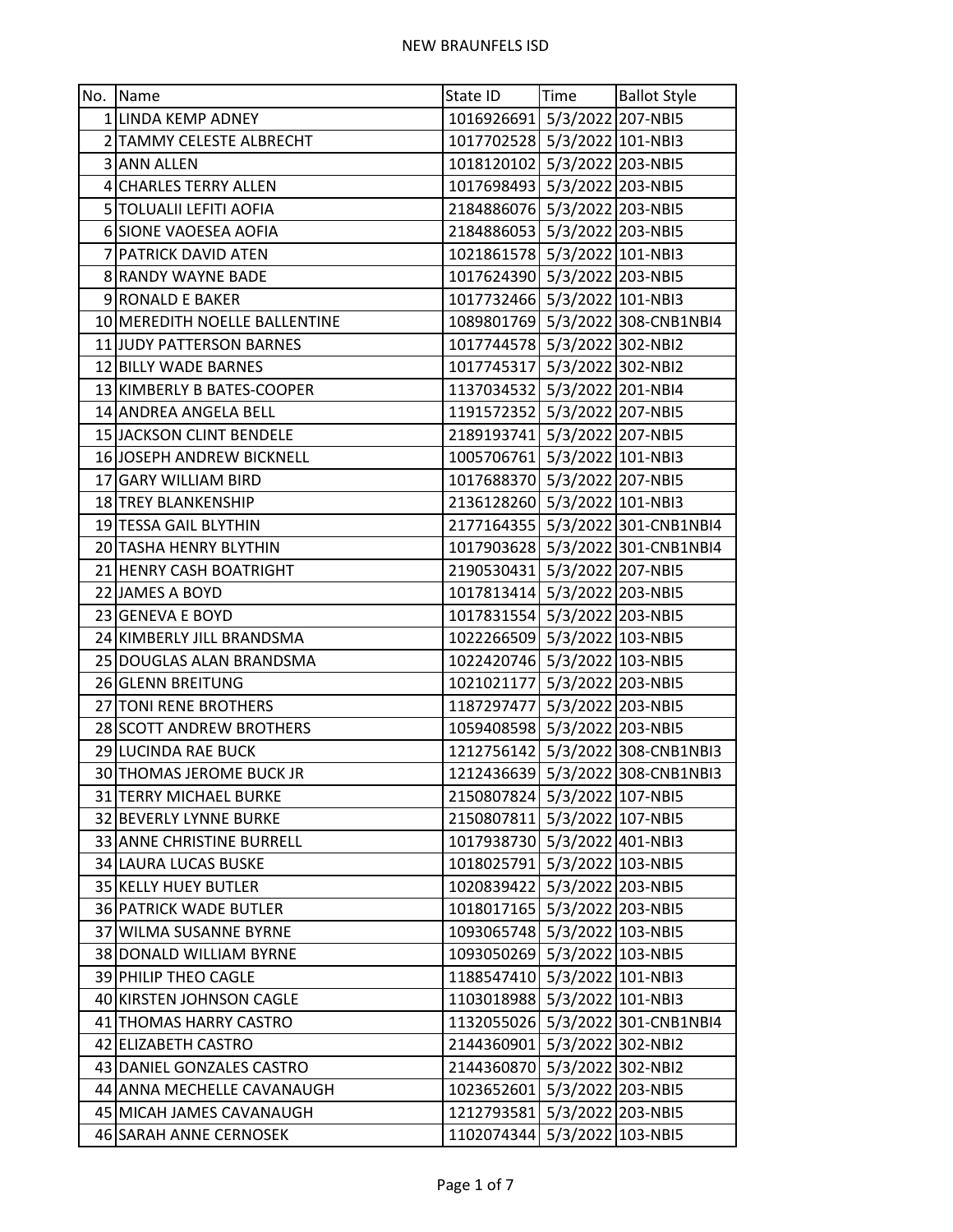| 47 SONYA MARIE CHAPA-WEBER     | 1018145503 5/3/2022 203-NBI5 |                                  |
|--------------------------------|------------------------------|----------------------------------|
| 48 JESSICA JEAN CLAIBORNE-BADE | 2184562071 5/3/2022 203-NBI5 |                                  |
| 49 ERIN RUTH CLASSEN           | 1195567035 5/3/2022 101-NBI3 |                                  |
| 50 ANN LOUISE CLINE            | 1205639749 5/3/2022 302-NBI1 |                                  |
| 51 BRETT M CLINE               | 1191376494 5/3/2022 302-NBI1 |                                  |
| 52 MICHAEL FORD COBB           | 1018001425 5/3/2022 101-NBI3 |                                  |
| 53 JOYCE KIDDER COMPTON        | 1018778399 5/3/2022 101-NBI3 |                                  |
| 54 ROBIN DENISE COOK           | 1017978902 5/3/2022 201-NBI4 |                                  |
| 55 RENEE LYNN COUCH            | 1023493947 5/3/2022 103-NBI5 |                                  |
| 56 ERIC BRYAN COUCH            | 1023166408 5/3/2022 103-NBI5 |                                  |
| 57 RUBY NELL CRENSHAW          | 2144000275 5/3/2022 201-NBI1 |                                  |
| 58 JEFFREY CRENSHAW            | 2144000101 5/3/2022 201-NBI1 |                                  |
| 59 KENDRA DANAE CRIDER         | 1217198036 5/3/2022 401-NBI3 |                                  |
| 60 CHERIE HYATT CROSS          | 1106262969 5/3/2022 103-NBI5 |                                  |
| 61 BRENDA LASATER CROW         | 1017741189 5/3/2022 103-NBI5 |                                  |
| 62 LOREN TRAVIS CROW           | 1018159928 5/3/2022 103-NBI5 |                                  |
| 63 THOMAS JONATHAN CROWSON     | 1170003868 5/3/2022 302-NBI1 |                                  |
| 64 JANE LAUGHLIN CROWSON       | 1039693612 5/3/2022 302-NBI1 |                                  |
| 65 JUDITH DAVENPORT            | 1017748887 5/3/2022 203-NBI5 |                                  |
| 66 JULIA MANTHE DAVENPORT      | 1019212812 5/3/2022 103-NBI5 |                                  |
| 67 CHARLES M DAVENPORT         | 1101534665 5/3/2022 103-NBI5 |                                  |
| 68 JENNIFER DERMER DAVIS       | 1033372928 5/3/2022 308-NBI3 |                                  |
| 69 BRENDA ROE DAVIS            | 1062354491 5/3/2022 101-NBI3 |                                  |
| 70 ADRIANA DE LEON             | 1017812515 5/3/2022 201-NBI4 |                                  |
| 71 ELVA DELEON                 | 1018155562 5/3/2022 301-NBI4 |                                  |
| 72 JOSE F DELEON               | 1017655693 5/3/2022 301-NBI4 |                                  |
| 73 HEATHER LYNN DEMIAN         | 1113211731 5/3/2022 203-NBI5 |                                  |
| 74 ROBERT FRANK DEPASQUAL      | 1017655798 5/3/2022 101-NBI3 |                                  |
| 75 MARIETTA DIEHL              | 1125199844 5/3/2022 201-NBI4 |                                  |
| 76 JANICE MERLE DORROW         | 1017729667 5/3/2022 401-NBI3 |                                  |
| 77 CHRISTINE E DOUGLAS         | 1017725897 5/3/2022 103-NBI5 |                                  |
| 78 JOSHUA BENTON DOWNEY        | 1101996384 5/3/2022 302-NBI1 |                                  |
| 79 ELIZABETH ANN DOWNEY        | 1139075548 5/3/2022 302-NBI1 |                                  |
| 80 JULIE BENTON DOWNEY         | 1102109574 5/3/2022 308-NBI3 |                                  |
| 81 BRENT DAVIS DOWNEY          | 2166332753 5/3/2022 308-NBI3 |                                  |
| 82 JANINE STROEHER ENGEL       | 1017699372 5/3/2022 401-NBI3 |                                  |
| 83 WILLIAM EMANUEL EUBANK III  | 1018123878 5/3/2022 401-NBI5 |                                  |
| 84 JANA LYNN EVOLA             | 1102104030 5/3/2022 207-NBI5 |                                  |
| 85 RANDALL JOSEPH EVOLA        | 1102104076 5/3/2022 207-NBI5 |                                  |
| 86 ALLEN DRUE EWALD            | 1018124256 5/3/2022 101-NBI3 |                                  |
| 87 KIM LANETTE FARLOW          | 1017780165 5/3/2022 101-NBI3 |                                  |
| 88 HENRIETTA PRUDOM FARMER     | 1017833838 5/3/2022 101-NBI3 |                                  |
| 89 JANET S FISCHER             | 1017784040 5/3/2022 101-NBI3 |                                  |
| 90 RAYMOND JOHN FISCHER        | 1017783114 5/3/2022 101-NBI3 |                                  |
| 91 DALE LEE FOWLER             | 1017800213 5/3/2022 103-NBI5 |                                  |
| 92 DUNCAN MATTHEW FRASCH       |                              | 1180339840 5/3/2022 308-CNB1NBI4 |
| 93 KATIE MARIE FRITSCH         |                              | 1154390609 5/3/2022 301-CNB1NBI3 |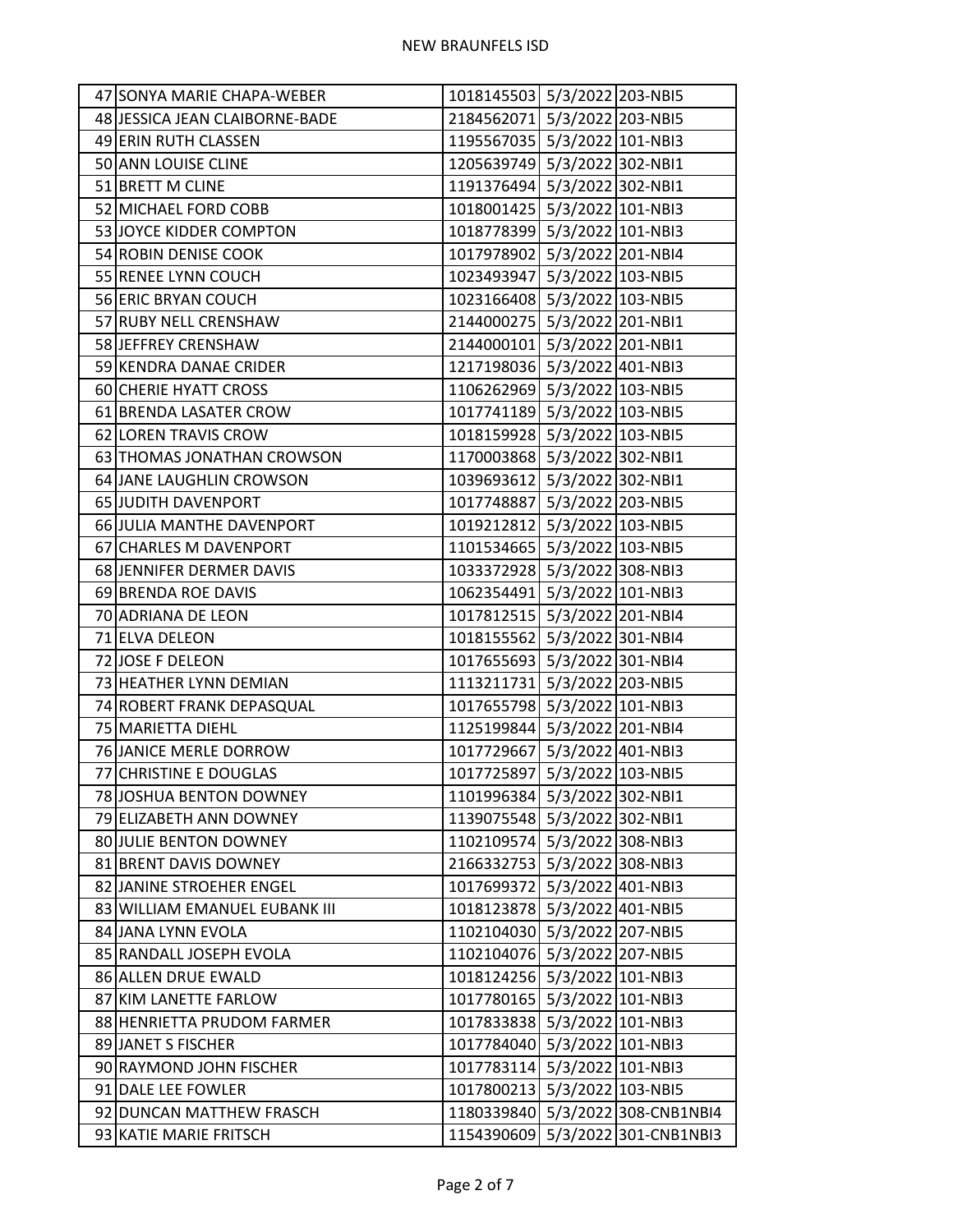| 94 DONALD R FRITSCHE             | 1022139001 5/3/2022 203-NBI5 |                   |                                  |
|----------------------------------|------------------------------|-------------------|----------------------------------|
| 95 SUSAN GANSLE                  |                              |                   | 1002979443 5/3/2022 308-CNB1NBI3 |
| 96 RICHARD CHARLES GANSLE        |                              |                   | 1002937935 5/3/2022 308-CNB1NBI3 |
| 97 MICHAEL MANNING GARRETT       | 1017707773 5/3/2022 308-NBI3 |                   |                                  |
| 98 BRENDA LANETTE GARRETT        |                              |                   | 1018160332 5/3/2022 308-CNB1NBI4 |
| 99 REBECCA HARDWICK GARRETT      | 1017692923 5/3/2022 203-NBI5 |                   |                                  |
| 100 DERIC S GARZA                |                              |                   | 1012297681 5/3/2022 308-CNB1NBI3 |
| 101 ANTHONY PATT GARZA           | 2166080960 5/3/2022 203-NBI5 |                   |                                  |
| 102 PATRICIA ANN GARZA           | 2166508568 5/3/2022 203-NBI5 |                   |                                  |
| 103 ARTHUR GARZA JR              | 2163278322 5/3/2022 203-NBI5 |                   |                                  |
| 104 NANCY BECKER GIESE           | 1017701735 5/3/2022 308-NBI3 |                   |                                  |
| 105 PAUL DREW GIESE              | 1070781985 5/3/2022 308-NBI3 |                   |                                  |
| 106 FELICITY NICOLE GILL         |                              |                   | 2168171043 5/3/2022 301-CNB1NBI4 |
| 107 THOMAS JEFFERSON GILMORE III | 1018032472 5/3/2022 203-NBI5 |                   |                                  |
| 108 MARY ELIZABETH GOLDSTONE     | 1056760230 5/3/2022 207-NBI5 |                   |                                  |
| 109 GARY PHILIP GOLDSTONE        | 1056911312 5/3/2022 207-NBI5 |                   |                                  |
| 110 FEDERICO GONZALES JR         | 1017779974 5/3/2022 103-NBI5 |                   |                                  |
| 111 LUTHER LEE GRAHAM            | 1017701892 5/3/2022 401-NBI3 |                   |                                  |
| 112 LOLA HARRISON GRAY           | 1017955604 5/3/2022 201-NBI4 |                   |                                  |
| 113 ABBI LYNN GRAY               | 2177597933 5/3/2022 101-NBI3 |                   |                                  |
| 114 DANIEL LEWIS GRAY            | 2177597979 5/3/2022 101-NBI3 |                   |                                  |
| 115 RUSSEL LAWRENCE GRIBBLE      | 1142254919 5/3/2022 101-NBI3 |                   |                                  |
| 116 VALERIA ACEVEDO GUTIERREZ    | 1134713092 5/3/2022 207-NBI5 |                   |                                  |
| 117 MICHELLE GRIBBLE HAAG        | 1148806714 5/3/2022 101-NBI3 |                   |                                  |
| 118 CAROL DUDEK HAFER            | 1017957342 5/3/2022 203-NBI5 |                   |                                  |
| 119 JIMMIE LLOYD HAFER           | 1018137581 5/3/2022 203-NBI5 |                   |                                  |
| 120 LISA LENE HANCOCK            | 1018039743 5/3/2022 103-NBI5 |                   |                                  |
| 121 WADE EUGENE HANCOCK          | 1018039758 5/3/2022 103-NBI5 |                   |                                  |
| 122 BARNEY RAY HANDRICK          | 1017686904 5/3/2022 401-NBI5 |                   |                                  |
| 123 DANNY RAY HASSELL            | 1022201923 5/3/2022 207-NBI5 |                   |                                  |
| 124 JANA GWEN HENRY              |                              |                   | 1018133669 5/3/2022 301-CNB1NBI4 |
| 125 LARRY WAYNE HENSLEY          | 1172629521 5/3/2022 308-NBI3 |                   |                                  |
| 126 SUZANNE HERBELIN             | 1017646230 5/3/2022 207-NBI5 |                   |                                  |
| 127 HAL DEWITT HERBELIN JR       | 1018155090 5/3/2022 207-NBI5 |                   |                                  |
| 128 BIANCA HERNANDEZ             | 2184594843 5/3/2022 103-NBI5 |                   |                                  |
| 129 ELIZABETH G HILLE            | 1001184047 5/3/2022 203-NBI5 |                   |                                  |
| 130 RICHARD ROBERT HILLE         | 1001182725 5/3/2022 203-NBI5 |                   |                                  |
| 131 EDWARD G HOLLAS              | 1102044400 5/3/2022 203-NBI5 |                   |                                  |
| 132 PATRICK DONEGAN HOLLIS       | 1017712109 5/3/2022 103-NBI5 |                   |                                  |
| 133 JOHN MARK HOLM               | 1017715446                   | 5/3/2022 201-NBI4 |                                  |
| 134 SHARON DENISE HOLSTER        | 1141282246 5/3/2022 401-NBI3 |                   |                                  |
| 135 JAMES LUTHER HOLSTER         | 1172798473 5/3/2022 401-NBI3 |                   |                                  |
| 136 SHARON MARIE HONS            | 1017728573 5/3/2022 203-NBI5 |                   |                                  |
| 137 MARCELLA SUE HORADAM         | 1017751560                   | 5/3/2022 101-NBI3 |                                  |
| 138 MICHAEL WYNN HORN            | 1206795717                   |                   | 5/3/2022 201-NBI4                |
| 139 LOUISE GINN HORN             | 1214023385 5/3/2022 201-NBI4 |                   |                                  |
| 140 RUSSELL QUINN HOUSTON        | 1199355497 5/3/2022 103-NBI5 |                   |                                  |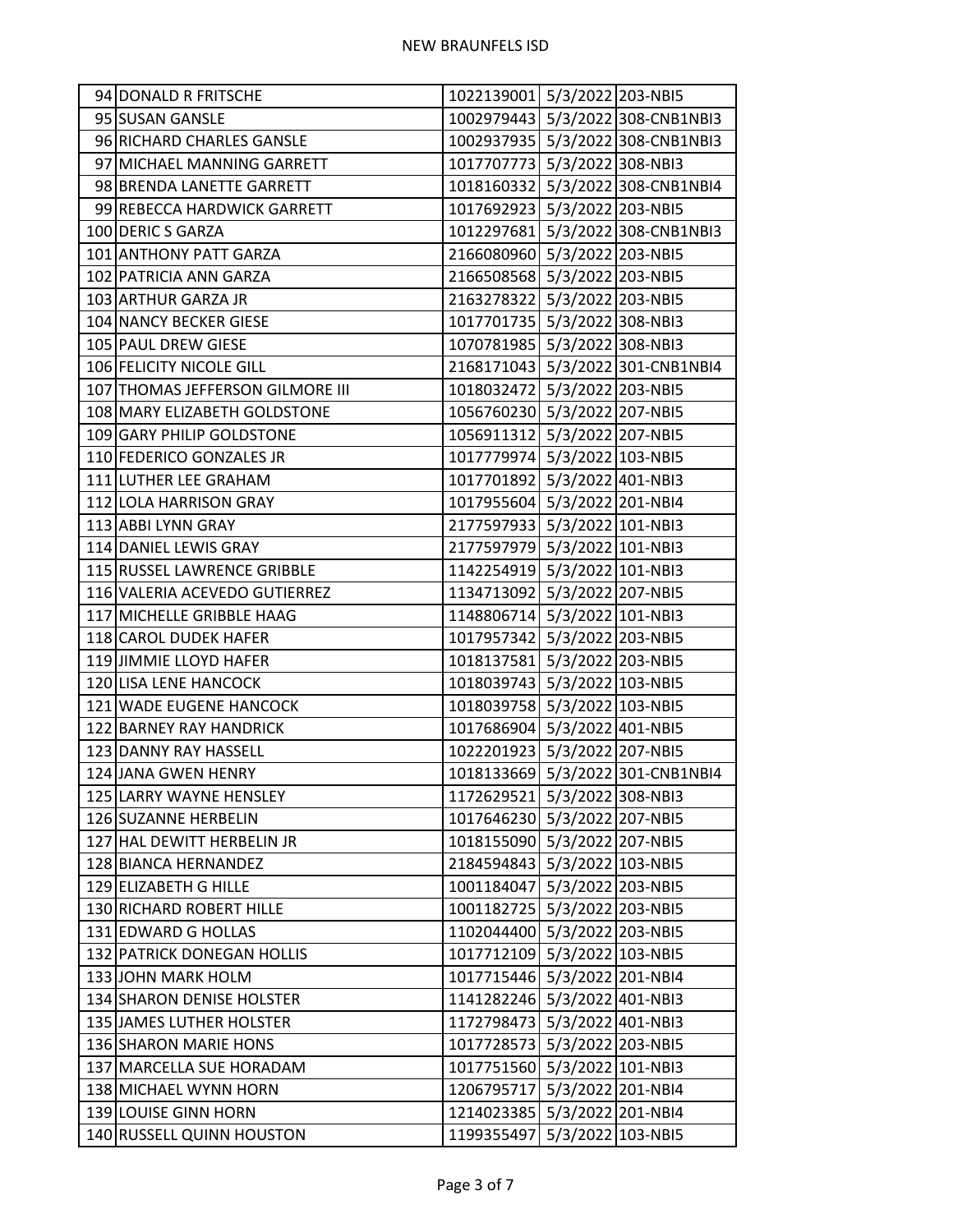| 141 MARIANNE HUBER             | 2185893486 5/3/2022 207-NBI5     |
|--------------------------------|----------------------------------|
| 142 BRENDA GAIL HUEGIN         | 2145868895 5/3/2022 207-NBI5     |
| 143 ROBERT ALLAN HUNT          | 1017805259 5/3/2022 401-NBI3     |
| 144 SUSAN LYNNE HUNT           | 1018130755 5/3/2022 401-NBI3     |
| 145 HANNAH FAITH JOHNSON       | 1177931989 5/3/2022 303-NBI3     |
| 146 MELODY ANN JOHNSON         | 1123042019 5/3/2022 101-NBI3     |
| 147 DENNIS RAY JOHNSTON        | 1064935802 5/3/2022 401-NBI3     |
| 148 KATHERINE ANNE JOHNSTON    | 1067996461 5/3/2022 401-NBI3     |
| 149 STEPHEN HUNTER JONES       | 1184432703 5/3/2022 103-NBI5     |
| 150 DONNA THOMPSON JONES       | 1184432695 5/3/2022 103-NBI5     |
| 151 EDWARD M KALINOWSKI III    | 1144691067 5/3/2022 101-NBI3     |
| 152 COLIN MICHAEL KALINOWSKI   | 1133359680 5/3/2022 401-NBI3     |
| 153 EDWARD M KALINOWSKI JR     | 1020171602 5/3/2022 207-NBI5     |
| 154 BARBARA JEAN KALINOWSKI    | 1020172033 5/3/2022 207-NBI5     |
| 155 WILLIAM PETER KEMINK       | 1068838088 5/3/2022 401-NBI3     |
| 156 KELLY ELIZABETH KERESZTURY | 1155067397 5/3/2022 201-NBI4     |
| 157 LAURA KENT KERSEY          | 1017833919 5/3/2022 101-NBI3     |
| 158 JERRY SULLIVAN KERSEY      | 1017833926 5/3/2022 101-NBI3     |
| 159 PHILIP MILTON KLINE        | 1017812897 5/3/2022 101-NBI3     |
| 160 NELROSE MAE KOEPP          | 1017663347 5/3/2022 301-CNB1NBI4 |
| 161 LAQUETTA MICHELLE KOPP     | 1017820797 5/3/2022 101-NBI3     |
| 162 ZACHARY M LAMBERT          | 2169915008 5/3/2022 103-NBI5     |
| 163 NORMAN H LIEKE             | 1021873986 5/3/2022 401-NBI3     |
| 164 KRISTINA S LINDEMAN        | 1018141956 5/3/2022 207-NBI5     |
| 165 CARROLL B LINDEMAN         | 1017665077 5/3/2022 207-NBI5     |
| 166 WADE CARROLL LINDEMAN      | 1017808304 5/3/2022 207-NBI5     |
| 167 CHRISTINA MARIE LISK       | 1017708187 5/3/2022 308-NBI3     |
| 168 GARY ALAN LYNCH            | 1017665479 5/3/2022 103-NBI5     |
| 169 CYNTHIA HEARD LYNCH        | 1017735633 5/3/2022 103-NBI5     |
| 170 JOHN STEVEN MALIK          | 1017731689 5/3/2022 201-NBI4     |
| 171 ALFRED CARL MALMSTEN       | 1017646173 5/3/2022 101-NBI3     |
| 172 DOUGLAS JAMES MARTIN       | 2183800608 5/3/2022 207-NBI5     |
| 173 MELISSA LYNN MARTIN        | 2183800612 5/3/2022 207-NBI5     |
| 174 DENISE MARIE MARTIN        | 1113366721 5/3/2022 203-NBI5     |
| 175 AMBER RENEE-WENZEL MARTIN  | 1148760797 5/3/2022 101-NBI3     |
| 176 JOHN ALTON MARTIN          | 1034292423 5/3/2022 101-NBI3     |
| 177 MARIA SYLVIA MARTINEZ      | 1017841445 5/3/2022 301-CNB1NBI4 |
| 178 GILBERTO MARTINEZ JR       | 1017645174 5/3/2022 301-CNB1NBI4 |
| 179 REGINA MARTINEZ            | 1156098006 5/3/2022 301-CNB1NBI4 |
| 180 CLAUDIA VELA MARTINEZ      | 1018899597 5/3/2022 301-CNB1NBI4 |
| 181 JULIA MAYO                 | 1017714864 5/3/2022 301-CNB1NBI4 |
| 182 FRANK MAYO JR              | 1017714855 5/3/2022 301-CNB1NBI4 |
| 183 ARTHUR WAYNE MCDONALD      | 1018142776 5/3/2022 101-NBI3     |
| 184 MELISSA SHARLENE MCGREW    | 2140653638 5/3/2022 103-NBI5     |
| 185 DONALD JAMES MCGREW        | 2140653629 5/3/2022 103-NBI5     |
| 186 MICHELLE MARIE MCMANUS     | 2184754412 5/3/2022 107-NBI5     |
| 187 AARON JAY MCMANUS          | 2184754393 5/3/2022 107-NBI5     |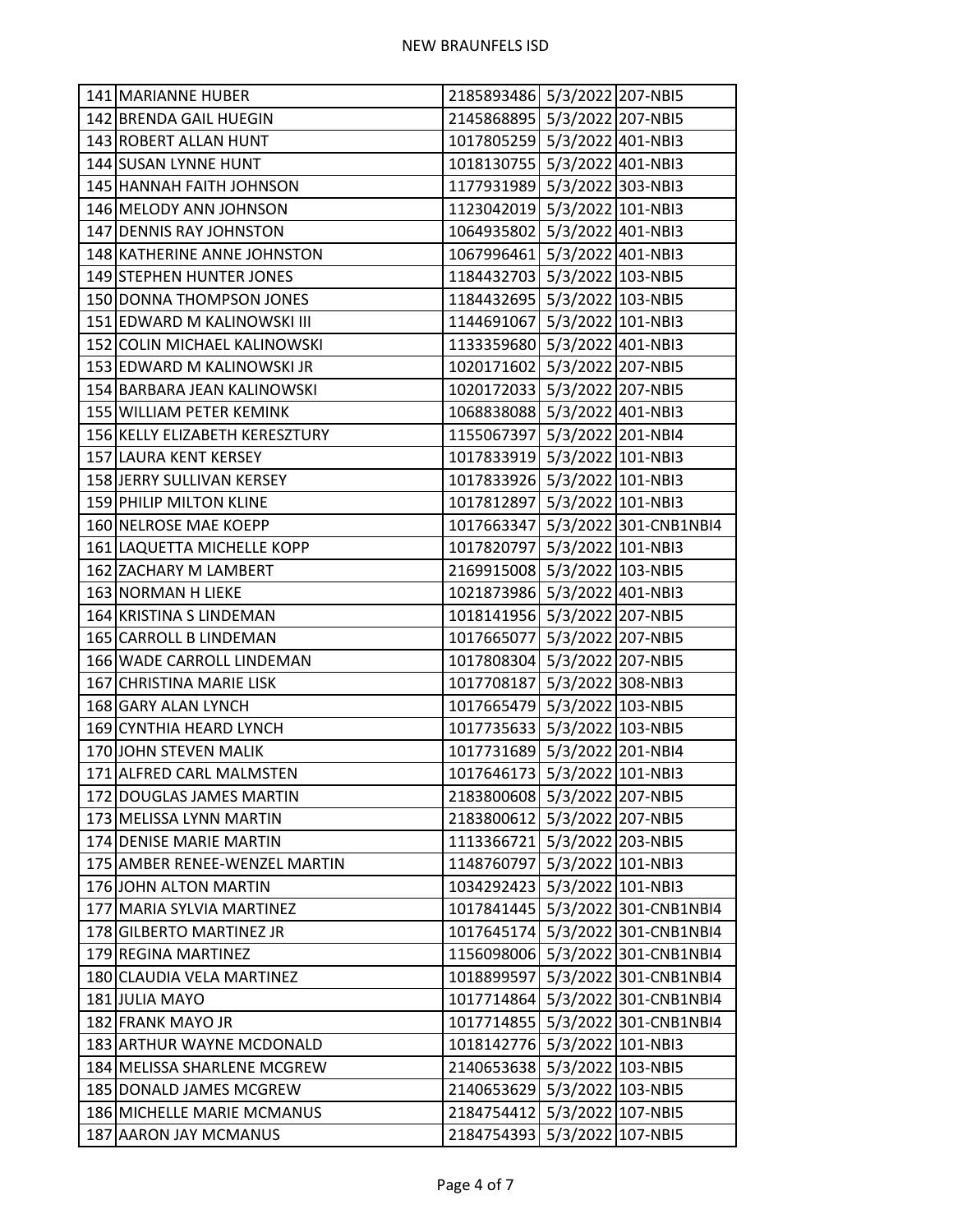| 1039208778 5/3/2022 103-NBI5<br>189 MARIA ALICIA MEDINA<br>1205262581 5/3/2022 101-NBI3<br>190 WINFORD LINDBERGH MENEFEE |  |
|--------------------------------------------------------------------------------------------------------------------------|--|
|                                                                                                                          |  |
|                                                                                                                          |  |
| 191 RUSS MICHAEL MENELEY<br>1210736453 5/3/2022 303-NBI3                                                                 |  |
| 1017687585 5/3/2022 103-NBI5<br>192 STEPHANIE SUE MEURIN                                                                 |  |
| 1017899609 5/3/2022 101-NBI3<br>193 MARION JOSEPH MEYER                                                                  |  |
| 1130554142 5/3/2022 103-NBI5<br>194 JOHN MICHAEL MIDURA                                                                  |  |
| 1065115353 5/3/2022 101-NBI3<br>195 CARISA RAE MILLER                                                                    |  |
| 2139096543 5/3/2022 101-NBI3<br>196 DEBRA SUE MILLER                                                                     |  |
| 2142390487 5/3/2022 101-NBI3<br>197 DENNIS ALLEN MILLER                                                                  |  |
| 1018067365 5/3/2022 203-NBI5<br>198 RONALD CHAPMAN MILLS                                                                 |  |
| 1017763099 5/3/2022 203-NBI5<br>199 GWEN ELIZABETH MILLS                                                                 |  |
| 1017980044 5/3/2022 103-NBI5<br>200 FRANCES ELAINE MORGAN                                                                |  |
| 1022249255 5/3/2022 103-NBI5<br>201 GINA MARIE MOTZ                                                                      |  |
| 1013337558 5/3/2022 103-NBI5<br>202 CHARLES MOTZ V                                                                       |  |
| 1069036391 5/3/2022 101-NBI3<br>203 MARK RYAN MURPHY                                                                     |  |
| 1058092848 5/3/2022 103-NBI5<br>204 AMANDA MILLER MURR                                                                   |  |
| 1202402171 5/3/2022 207-NBI5<br>205 DEBORAH SIKES NOLEN                                                                  |  |
| 1132841683 5/3/2022 207-NBI5<br>206 ROBERT DIXON NOLEN JR                                                                |  |
| 1017665008 5/3/2022 303-NBI3<br>207 JANET BODE NOLTE                                                                     |  |
| 1018099701 5/3/2022 308-CNB1NBI3<br>208 SHAWN SYL NORMAN                                                                 |  |
| 1022421995 5/3/2022 308-NBI3<br>209 RICHARD NUCKELS                                                                      |  |
| 210 WILLIAM JOSEPH NUCKELS<br>2190531787 5/3/2022 308-NBI3                                                               |  |
| 1017776978 5/3/2022 401-NBI3<br>211 DONALD LEE OFFERMAN                                                                  |  |
| 1017959262 5/3/2022 308-NBI4<br>212 ALICE E OLIVER-PARROTT                                                               |  |
| 1017688549 5/3/2022 302-NBI1<br>213 DAVID OTT                                                                            |  |
| 1017751381 5/3/2022 101-NBI3<br>214 MEREDITH ANN PATTERSON                                                               |  |
| 215 MICHAEL EDWIN PEINEMANN<br>1018119925 5/3/2022 401-NBI3                                                              |  |
| 1017649988 5/3/2022 401-NBI3<br>216 TONJA PEREZ                                                                          |  |
| 1017690203 5/3/2022 401-NBI3<br>217 JUAN PEREZ                                                                           |  |
| 1021874441 5/3/2022 103-NBI5<br>218 WILLIAM EDWARD PERRY                                                                 |  |
| 1017693510 5/3/2022 203-NBI5<br>219 SUSAN BRENNAN POOLEY                                                                 |  |
| 1065648246 5/3/2022 203-NBI5<br>220 VIRGINIA V PORRATA                                                                   |  |
| 1176837907 5/3/2022 203-NBI5<br>221 EDWARD ALBERT PORRATA                                                                |  |
| 222 LINDA STARK PORTER<br>1205224890 5/3/2022 203-NBI5                                                                   |  |
| 223 AMY PASCHALL POST<br>1025491640 5/3/2022 401-NBI3                                                                    |  |
| 1011918048 5/3/2022 103-NBI5<br>224 BRENDA IRENE POWER                                                                   |  |
| 1155675294 5/3/2022 103-NBI5<br>225 EARL B POWER                                                                         |  |
| 1026009829 5/3/2022 103-NBI5<br>226 BONNIE PRONSKY                                                                       |  |
| 1026454439 5/3/2022 103-NBI5<br>227 JOHN HALL PRONSKY                                                                    |  |
| 1205020605 5/3/2022 203-NBI5<br>228 WALTER JAMES PULKINEN                                                                |  |
| 1017809709 5/3/2022 203-NBI5<br>229 MARK DANIEL REININGER                                                                |  |
| 1107191518 5/3/2022 308-CNB1NBI3<br>230 PAMELA PROCTOR REITZ                                                             |  |
| 231 SUSAN CAROL RETHMAN<br>2185893464<br>5/3/2022 203-NBI5                                                               |  |
| 2185893222 5/3/2022 203-NBI5<br>232 KEVIN VINCENT RETHMAN                                                                |  |
| 2127591492 5/3/2022 308-CNB1NBI3<br>233 MARTIN REYNOLDS                                                                  |  |
| 234 LOIS ANN RICCI<br>1017943505 5/3/2022 103-NBI5                                                                       |  |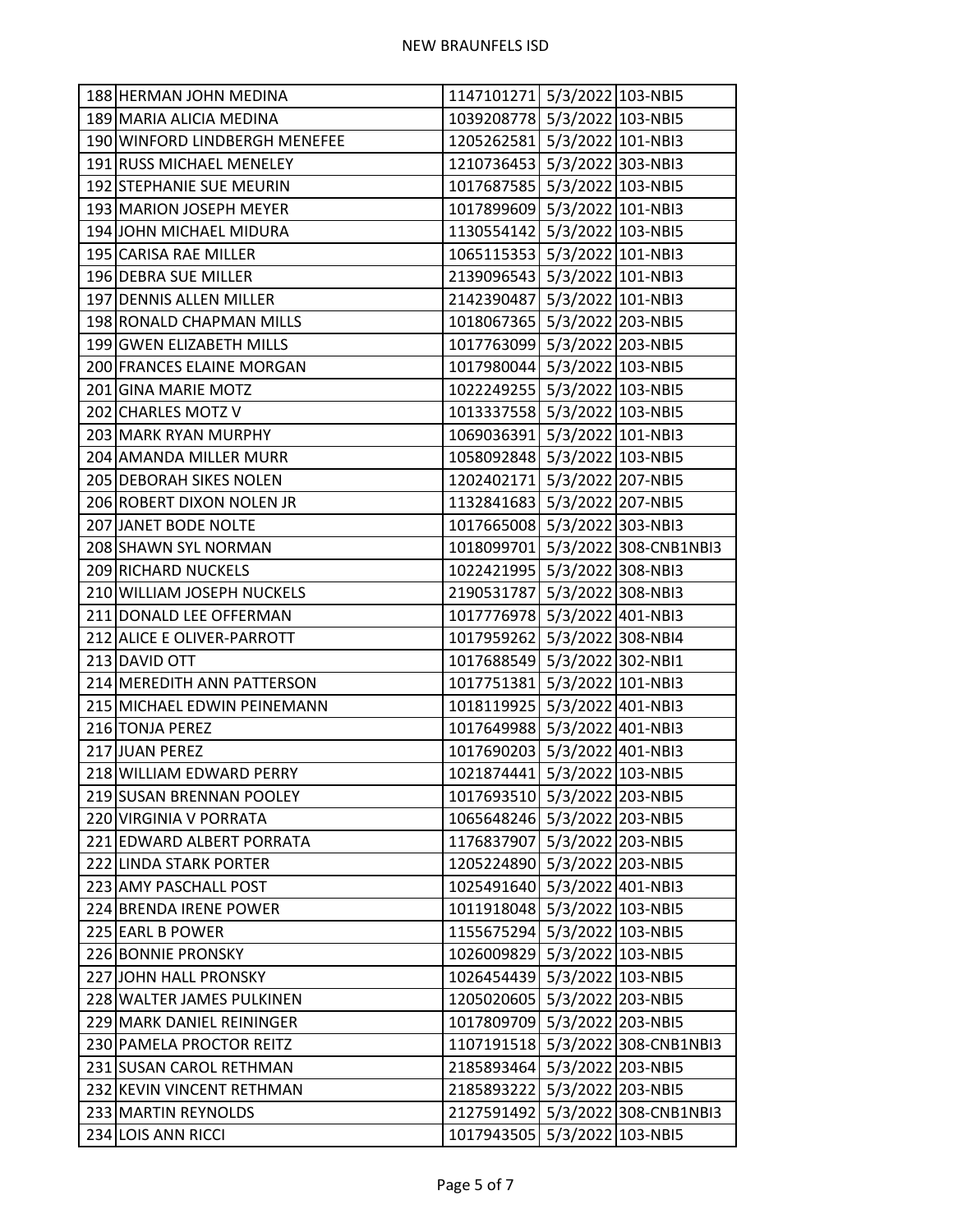| 235 SAMUEL TERRENCE RICHARDS      | 1017842253 5/3/2022 101-NBI3 |                                  |
|-----------------------------------|------------------------------|----------------------------------|
| 236 MARY DEAN RICHARDS            | 1017842540 5/3/2022 101-NBI3 |                                  |
| 237 LINDA LEE RIGSBY              | 1180034936 5/3/2022 302-NBI2 |                                  |
| 238 KATHLEEN RUTH RODRIGUEZ       | 1182489431 5/3/2022 104-NBI5 |                                  |
| 239 MARCUS ANDREW ROGERS          | 1027016144 5/3/2022 401-NBI3 |                                  |
| 240 KATHLEEN ROSS                 | 1017674647 5/3/2022 103-NBI5 |                                  |
| 241 CLARENCE MILTON ROSS          | 1017723597 5/3/2022 103-NBI5 |                                  |
| 242 FRANCES REBECCA RUDY          | 1156217111 5/3/2022 203-NBI5 |                                  |
| 243 KRISTIN FALLEN RUSH           | 1155283006 5/3/2022 401-NBI3 |                                  |
| 244 MICHAEL RANDALL RUSH          | 1155283023 5/3/2022 401-NBI3 |                                  |
| 245 BLANCHE A RYCHEL              | 1017767373 5/3/2022 101-NBI3 |                                  |
| 246 RONALD DREW RYCHEL            | 1018139235 5/3/2022 101-NBI3 |                                  |
| 247 MERRIE CHRISTINE SCHMIDT      | 2184329452 5/3/2022 203-NBI5 |                                  |
| 248 STEVEN ERIC SCHMIDT           | 2185109740 5/3/2022 203-NBI5 |                                  |
| 249 CHERYL LYNN SCHMIDT           | 1091407874 5/3/2022 207-NBI5 |                                  |
| 250 ALLEN LEE SCHMIDT             | 1091407861 5/3/2022 207-NBI5 |                                  |
| 251 HERBERT ERNEST SCHNEIDER      | 1017676263 5/3/2022 203-NBI5 |                                  |
| 252 JACQUELYN SCHNEIDER           | 1017686666 5/3/2022 203-NBI5 |                                  |
| 253 HELEN SISAK SCHORN            | 1204586670 5/3/2022 101-NBI3 |                                  |
| 254 JEROME GILBERT SCHORN         | 1018156686 5/3/2022 101-NBI3 |                                  |
| 255 MARIA CARMEN JOSEFINA SEGOVIA | 2188317613 5/3/2022 107-NBI5 |                                  |
| 256 JAYLENE SEIBERT               | 1017686123 5/3/2022 308-NBI3 |                                  |
| 257 RICHARD LAWRENCE SEIBERT      | 1018113237 5/3/2022 308-NBI3 |                                  |
| 258 BETH BUCHTLER SHERFY          | 1020839152 5/3/2022 101-NBI3 |                                  |
| 259 DAVID SPEARS SHIPLEY          | 1017715678 5/3/2022 103-NBI5 |                                  |
| 260 STEPHANIE E SHROPSHIRE        | 1017801267 5/3/2022 101-NBI3 |                                  |
| 261 SKIP SIMMONS                  | 1213799934 5/3/2022 401-NBI3 |                                  |
| 262 ANNA RENEE SIMPSON            | 1027494287 5/3/2022 103-NBI5 |                                  |
| 263 DONNA BRINK SMITH             | 1017721413 5/3/2022 101-NBI3 |                                  |
| 264 CHRIS EDWARD SMITH            | 1017721421 5/3/2022 101-NBI3 |                                  |
| 265 ARLETA DOROTHY SMITH          | 2144342606 5/3/2022 203-NBI5 |                                  |
| 266 GLENN ROBERT SMITH            | 1009631099 5/3/2022 302-NBI2 |                                  |
| 267 SHEILA RENAE SMITH            | 1009492958 5/3/2022 302-NBI2 |                                  |
| 268 MELINDA SUE SOHN              | 1017726686 5/3/2022 401-NBI3 |                                  |
| 269 CANDACE CINOTTO SOUTHMAYD     | 1018134419 5/3/2022 203-NBI5 |                                  |
| 270 BETTE OFFERMAN SPAIN          | 1017765062 5/3/2022 101-NBI3 |                                  |
| 271 MICHAEL LOUIS SPAIN           | 1017765070 5/3/2022 101-NBI3 |                                  |
| 272 KATHY JO SPARROW              | 1169572361 5/3/2022 203-NBI5 |                                  |
| 273 PAULA FUQUA SPITZER           | 1017671376 5/3/2022 401-NBI3 |                                  |
| 274 GARY LYNN SPITZER             | 1017671369 5/3/2022 401-NBI3 |                                  |
| 275 RODNEY LYNN STAGGS            | 1101897024 5/3/2022 101-NBI3 |                                  |
| 276 LISA LYNN STAMPS              |                              | 1017914781 5/3/2022 308-CNB1NBI3 |
| 277 BOONE WESLEY STAMPS           | 2167694471 5/3/2022 207-NBI5 |                                  |
| 278 JOHN WESLEY STAMPS            |                              | 1017886836 5/3/2022 308-CNB1NBI3 |
| 279 SUSAN HART STEVES             | 1102117359 5/3/2022 302-NBI1 |                                  |
| 280 ROXANNE LORRAINE STILLMAN     | 1140598897 5/3/2022 303-NBI3 |                                  |
| 281 STEVEN H STILLMAN             | 1140598907 5/3/2022 303-NBI3 |                                  |